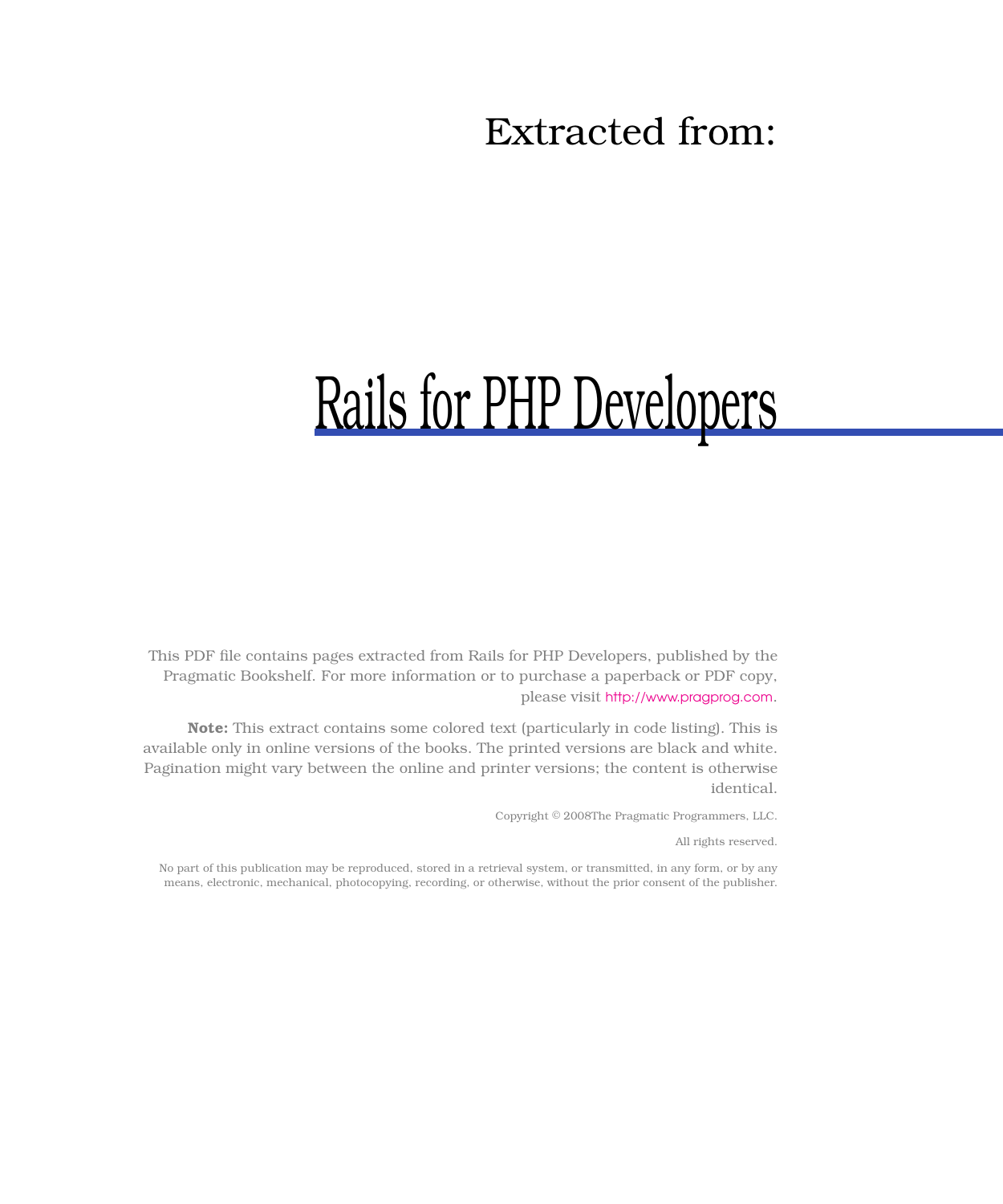we've created an uploads directory to hold all the file uploads in our application.

```
php_to_rails/php/files/file_upload.php
       // destination for file
       $destDir = dirname( FILE )."/uploads/";
        \deltadest = \deltadestDir.basename(\delta FILES['uploaded_file']['name']);
       if (move_uploaded_file($_FILES['uploaded_file']['tmp_name'], $dest)) {
            echo "File uploaded successfully.";
       }
Ruby Download php_to_rails/ruby/demo_1/app/models/document.rb
       before save : write file upload
       def write file upload
          dest = "#{RAILS_ROOT}/uploads/#{self.filename}"
          File.open(dest, 'w') {|f| f << @contents }
       end
```
You'll obviously want to perform some validation and error checking for your file uploads just as you would in PHP. You would typically check that the file size isn't zero and that the uploaded file doesn't already exist on disk. Rick Olson has written a useful Rails plug-in that deals with a lot of the issues you may run into while dealing with file uploads. This plug-in is named attachment\_fu and can be found in Rick's SVN Repository.<sup>1</sup>

## 13.4 \$\_SERVER

Most of the common environment variables you would get through the \$\_SERVER superglobal array or getenv() function in PHP are set as methods on the request object in Rails. As shown in Figure [13.1,](#page-2-0) on the following page, we can access these by referencing these methods from within a controller action.

## 13.5 Cookies

Setting cookies in Rails is done by assigning a value to the cookies hash within a controller action. We can also assign a hash of parameters to the cookie if we need to specify the expiration date or path constraint.

<sup>1.</sup> [http://svn.techno-weenie.net/projects/plugins/attachment\\_fu/](http://svn.techno-weenie.net/projects/plugins/attachment_fu/)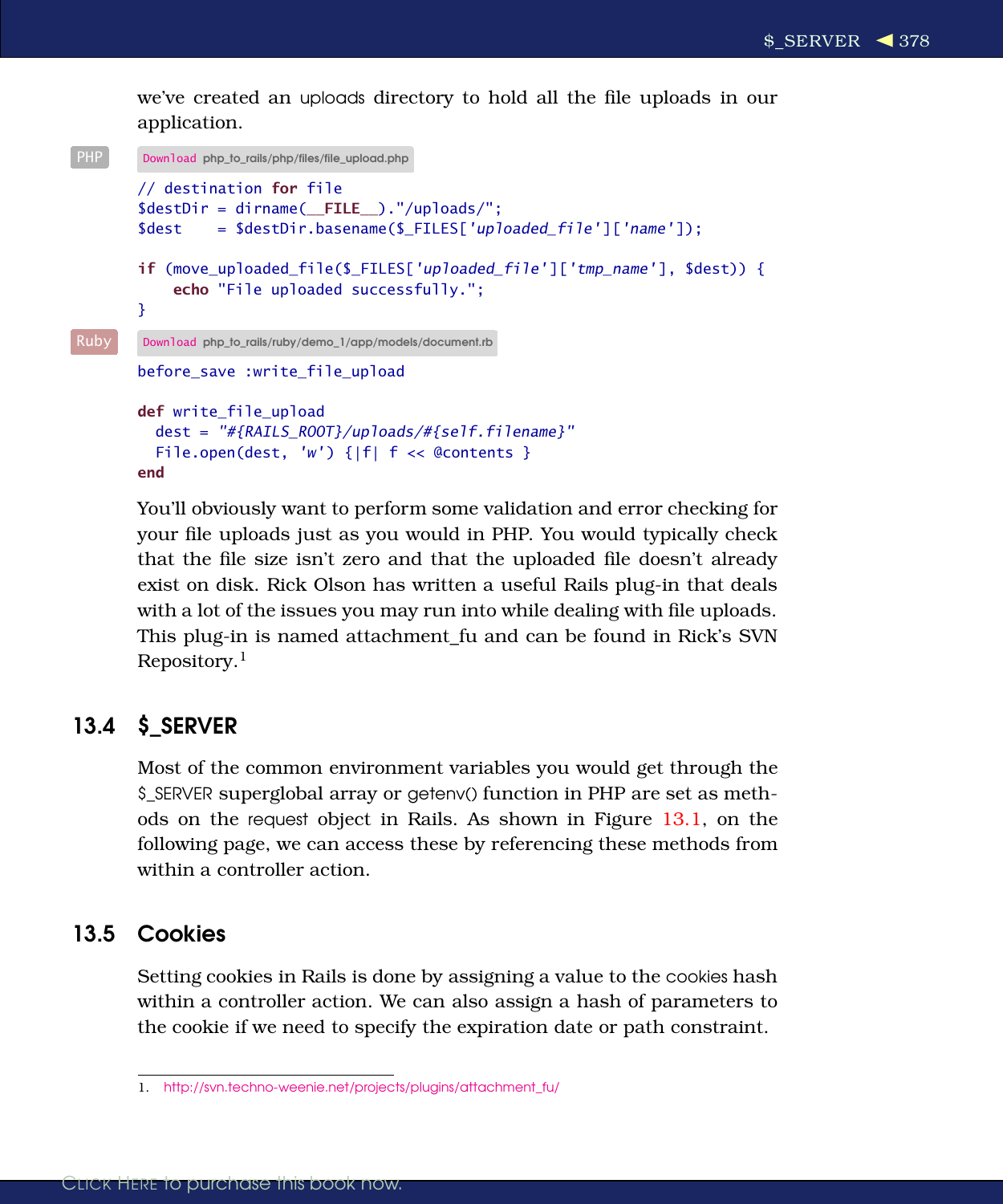| PHP                                                     | <b>Rails</b>            |
|---------------------------------------------------------|-------------------------|
| $<$ ?php                                                | def my_action           |
| \$_SERVER['REQUEST_METHOD'];                            | request.method          |
| \$_SERVER['REQUEST_METHOD'] == 'GET';                   | request.get?            |
| \$_SERVER['REQUEST_METHOD'] == 'POST';                  | request.post?           |
| \$_SERVER['REQUEST_METHOD'] == 'PUT';                   | request.put?            |
| $S\_SERVER['REQUEST_METHOD'] == 'DELETE';$              | request.delete?         |
| \$_SERVER['HTTP_ACCEPT'];                               | request.accepts         |
| \$_SERVER['HTTP_X_REQUESTED_WITH'] == 'XMLHttpRequest'; | request.xhr?            |
| \$_SERVER['REMOTE_ADDR'];                               | request.remote_ip       |
| \$_SERVER['SERVER_SOFTWARE'];                           | request.server_software |
| !empty(\$_SERVER['HTTPS']);                             | request.ssl?            |
| \$_SERVER["HTTP_HOST"];                                 | request.host            |
| \$_SERVER['SERVER_PORT'];                               | request.port            |
| \$_SERVER['REQUEST_URI'];                               | request.request_uri     |
|                                                         | end                     |

## <span id="page-2-0"></span>Figure 13.1: Server variables

```
PHP Download php_to_rails/php/cookies/set_cookies.php
        // expire at the finish of the current session
        setcookie('tabState', 'open');
        // set additional info for the cookie
        setcookie("tabState", 'open', time()+3600*24*14, "/~foo/");
Ruby Download php_to_rails/ruby/demo_1/app/controllers/examples_controller.rb
        def my_action
          # expire at the finish of the current session
          cookies[:tab_state] = 'open'
          # set additional info for the cookie
          cookies[:tab_state] = { :value => 'open',
                                    :expires => 14.days.from_now,
                                    :path \Rightarrow "/~foo/" }
```
end

We can retrieve cookies within a Rails controller by simply accessing the value for the cookie from the cookies hash. Remember that this method is not a superglobal such as the \$\_COOKIE array in PHP and is available only when working in an action or view.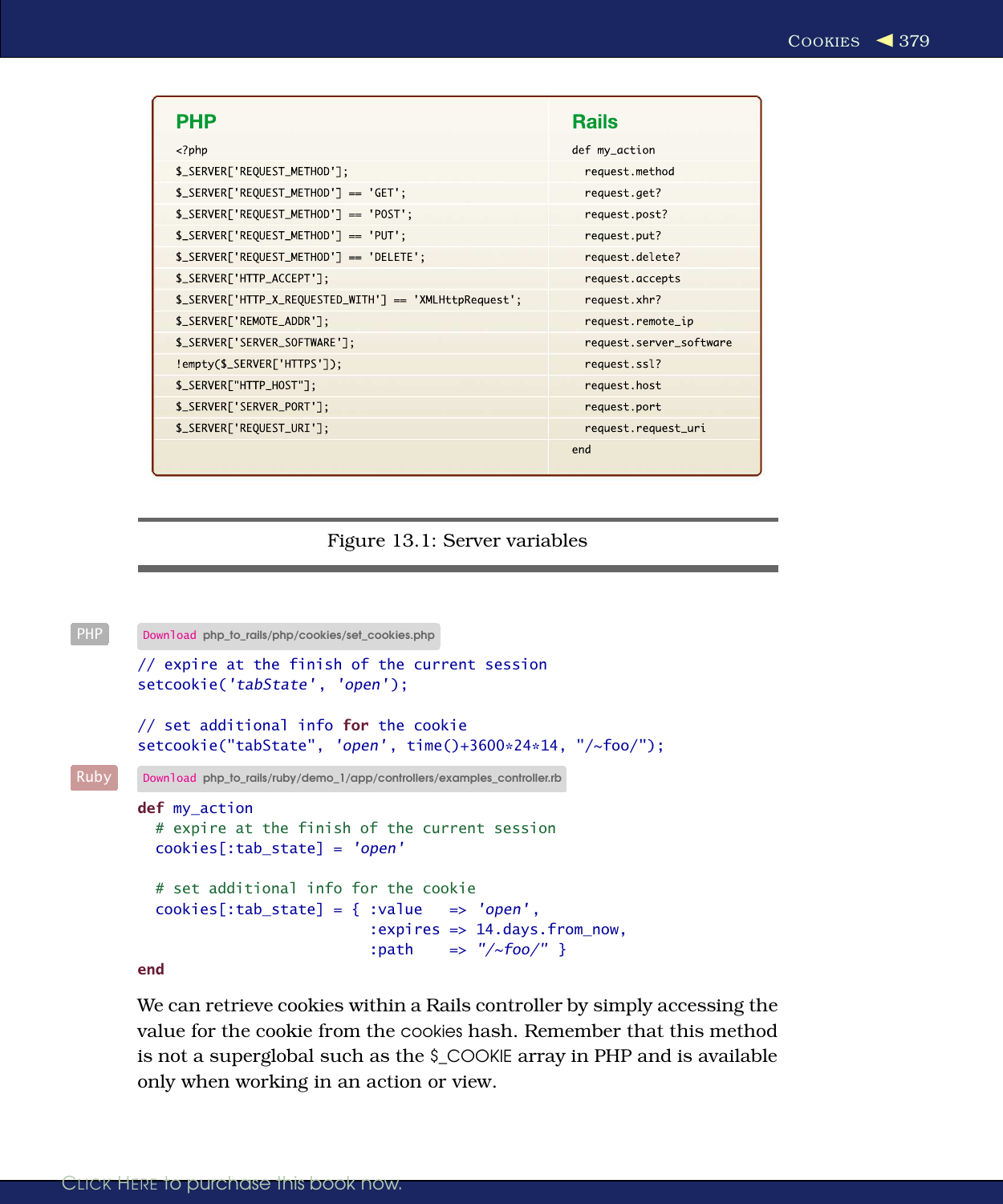```
php_to_rails/php/cookies/get_cookies.php
       $state = isset($_COOKIE['tabState']) ? $_COOKIE['tabState'] : null;
Ruby Download php_to_rails/ruby/demo_1/app/controllers/examples_controller.rb
       def my action
         state = cookies[:tab_state]
       end
```
We delete cookies in PHP by setting an expiration date that has already passed. In Rails, we delete a cookie using the delete method to our cookies proxy object. Simply call this method with the name of the cookie you want to wipe out.

```
php_to_rails/php/cookies/delete_cookies.php
        // one hour ago
        setcookie("tabState", "", time() - 3600);
Ruby Download php_to_rails/ruby/demo_1/app/controllers/examples_controller.rb
        def my_action
          cookies.delete(:tab_state)
        end
```
## 13.6 Sessions

Session data is set within controller methods by assigning values to the session hash. There is no need for any equivalent of PHP's session\_start function.

```
php_to_rails/php/sessions/set_session.php
        session_start();
        $_SESSION['user'] = $user->id;
Ruby Download php_to_rails/ruby/demo_1/app/controllers/examples_controller.rb
        def my_action
          session[:user] = @user.id
```
end

We retrieve session data in Rails by accessing values of the session hash by key name. This method is not a superglobal such as the \$\_SESSION array in PHP and is available only when working in an action or view.

```
php_to_rails/php/sessions/get_session.php
       session_start();
       $userId = isset($_SESSION['user']) ? $_SESSION['user'] : null;
```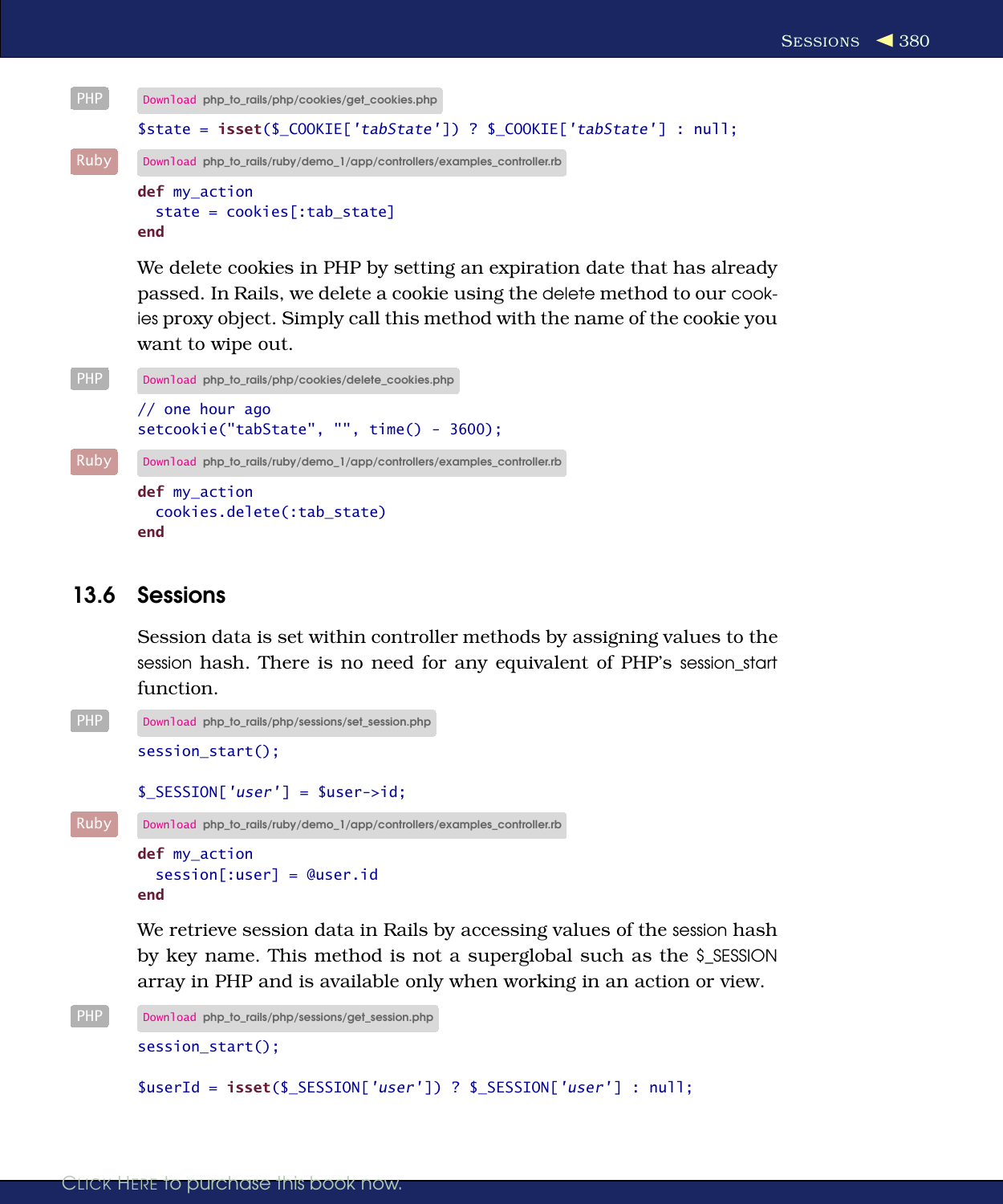

```
def my_action
 user_id = session[:user]
end
```
We can clear all existing session data using the reset\_session method, which works similarly to PHP's session\_destroy function.

```
PHP Download php_to_rails/php/sessions/reset_session.php
         session_destroy();
Ruby Download php_to_rails/ruby/demo_1/app/controllers/examples_controller.rb
         def my_action
           reset_session
         end
```
There are various session storage options in Rails that can be changed to suit your needs. The default session storage mechanism uses cookies and is suitable for most needs. However, in some cases, you may need to store more session data than allowed in a cookie (4KB). You might also at times want to store sensitive information that you would rather not have stored in a cookie. In these scenarios, you may want to use ActiveRecord to store your sessions in the database. Turning on :active\_record\_store can be done by uncommenting the session\_store assignment in the initializer block in config/environment.rb.

Ruby Download [php\\_to\\_rails/ruby/demo\\_1/config/environment.rb](http://media.pragprog.com/titles/ndphpr/code/php_to_rails/ruby/demo_1/config/environment.rb)

#### config.action\_controller.session\_store = :active\_record\_store

If we want to use Rails' built-in cross-site request forgery protection, we need to perform an additional step when switching the session store. Any session store other than the default cookies storage requires us to provide a :secret token to the protect\_from\_forgery method in app/ controllers/application.rb. This token is already generated in your source code and just needs to be commented out to work with our active record session storage.

```
Ruby Download php_to_rails/ruby/demo_1/app/controllers/application.rb
```
#### protect\_from\_forgery :secret => 'ef992b27ee422f2e5b5e44bab9e6f7e0'

Once we've done this, we need to create the sessions migration to create the database table needed to store our data. We can do this using a Rake task bundled with Rails.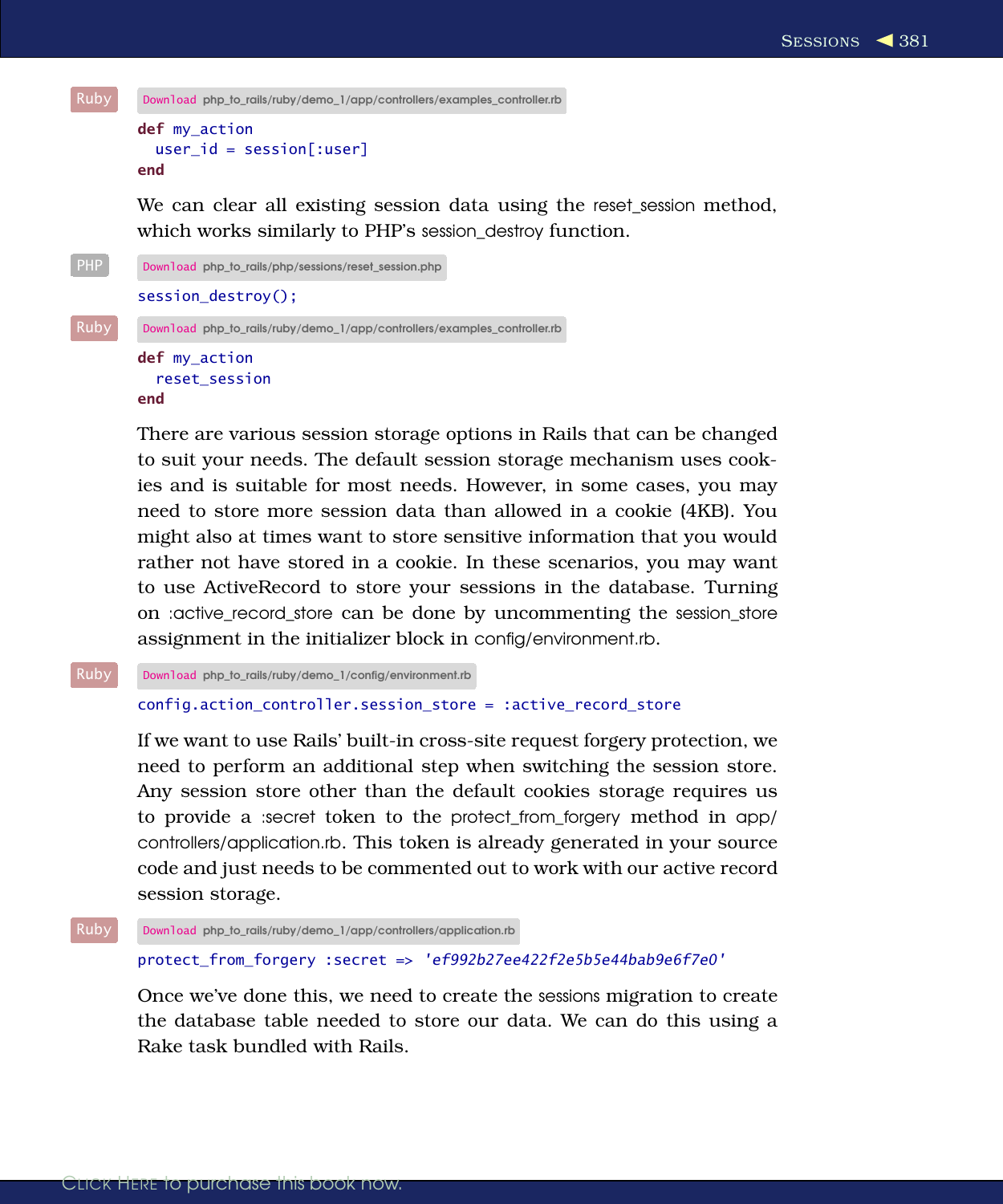From your application's root directory, run the following:

```
demo> rake db:sessions:create
(in /Users/derek/work/demo)
exists db/migrate
create db/migrate/003_create_sessions.rb
```
Now we can use the new session migration to add this table to our database:

```
demo> rake db:migrate
(in /Users/derek/work/demo)
== 3 CreateSessions: migrating =========================================
-- create_table(:sessions)
   -> 0.0503s-- add_index(:sessions, :session_id)
   -> 0.0086s-- add_index(:sessions, :updated_at)
  -> 0.0559s== 3 CreateSessions: migrated (0.1157s) ================================
```
Once we've restarted the server, sessions will now be stored in the sessions table instead of the default cookie storage. If we ever want to clear our active record session data, there is another Rake task to handle this.

demo> rake db:sessions:clear

## 13.7 Headers and Redirection

We can send arbitrary headers in a controller method by assigning header values on the response object. This works similarly to PHP's header function.

```
php_to_rails/php/headers/headers.php
       header('Cache-Control: no-cache, must-revalidate');
       header('Content-Type: application/pdf');
Ruby Download php_to_rails/ruby/demo_1/app/controllers/examples_controller.rb
       def my_action
         response.headers['Cache-Control'] = 'no-cache, must-revalidate'
         response.headers['Content-Type'] = 'application/pdf'
       end
```
Rails provides a method in our controllers to set proper redirect headers in our application. The redirect\_to method uses a hash of parameters that compose the redirection URL.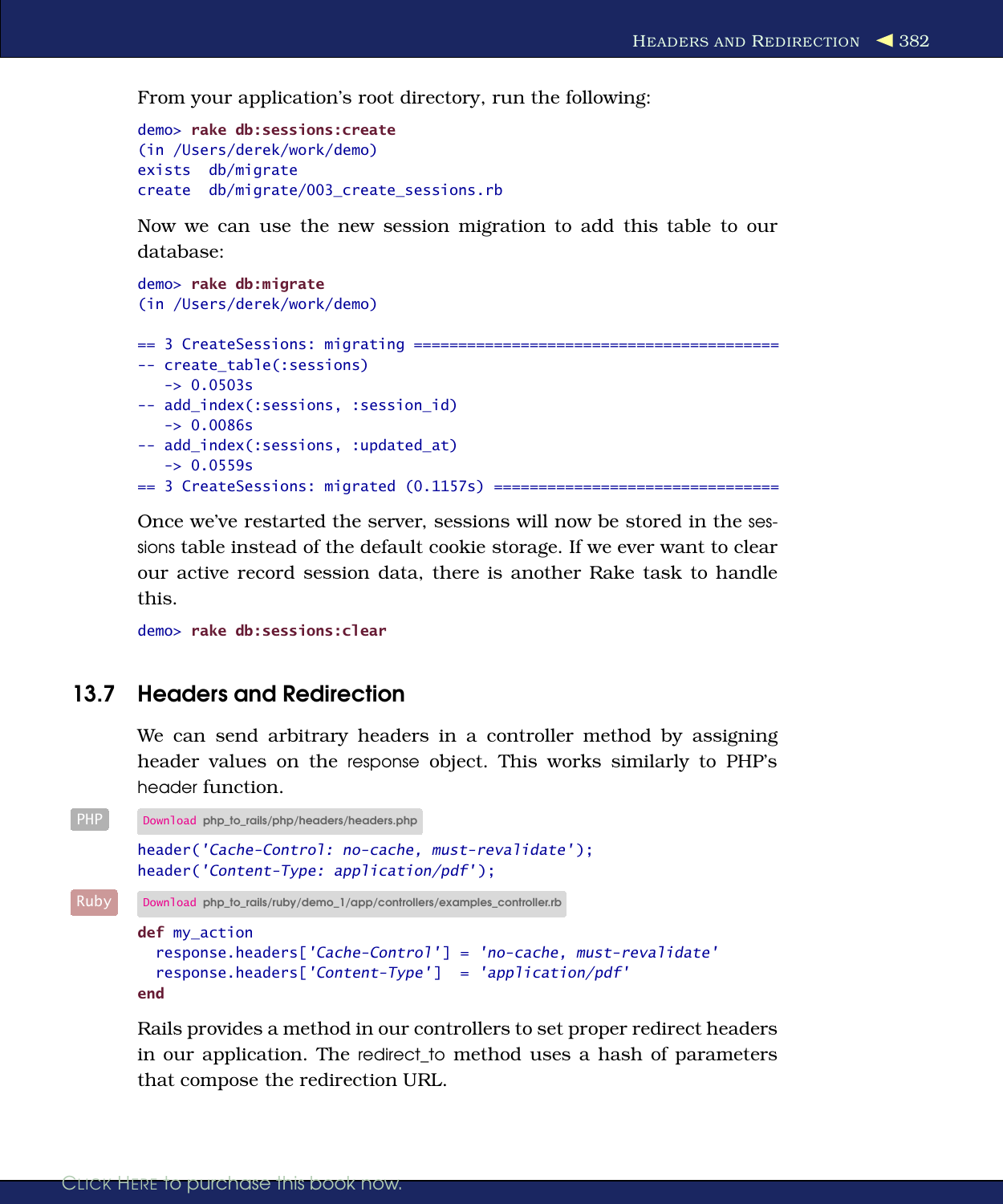

This redirect\_to method can also be given a string if the redirection URL is outside the domain of the current application.

```
php_to_rails/php/headers/redirection_external.php
        header("Location: http://maintainable.com");
Ruby Download php_to_rails/ruby/demo_1/app/controllers/examples_controller.rb
        def my action
          redirect_to('http://maintainable.com');
        end
```
## 13.8 Security

There are various security concerns when developing Rails applications. Many of these you'll be familiar with from encountering the same issues in PHP. Others are unique to the conventions used in Rails.

### Escape Output

You should always escape variables for output. This eliminates bugs because of improperly escaped entities but more importantly alleviates security concerns such as cross-site scripting attacks. The equivalent of PHP's htmlentities function in Rails is the h helper method. We can use this method just like any other helper method, and a common usage pattern is to leave off the parentheses when outputting a single variable within the Ruby interpreter. In this case, the h method is placed at the beginning of the tags used to open the Ruby interpreter such as <%=h.

```
php_to_rails/php/security/escape_output.php
```

```
<div>
  <a href="/documents/show/<?= $document->id ?>">
    <?= htmlentities($document->filename, ENT_QUOTES) ?>
  </a>
\langlediv\rangle<div>
  <?= htmlentities($document->contentType, ENT_QUOTES) ?>
\langlediv\rangle
```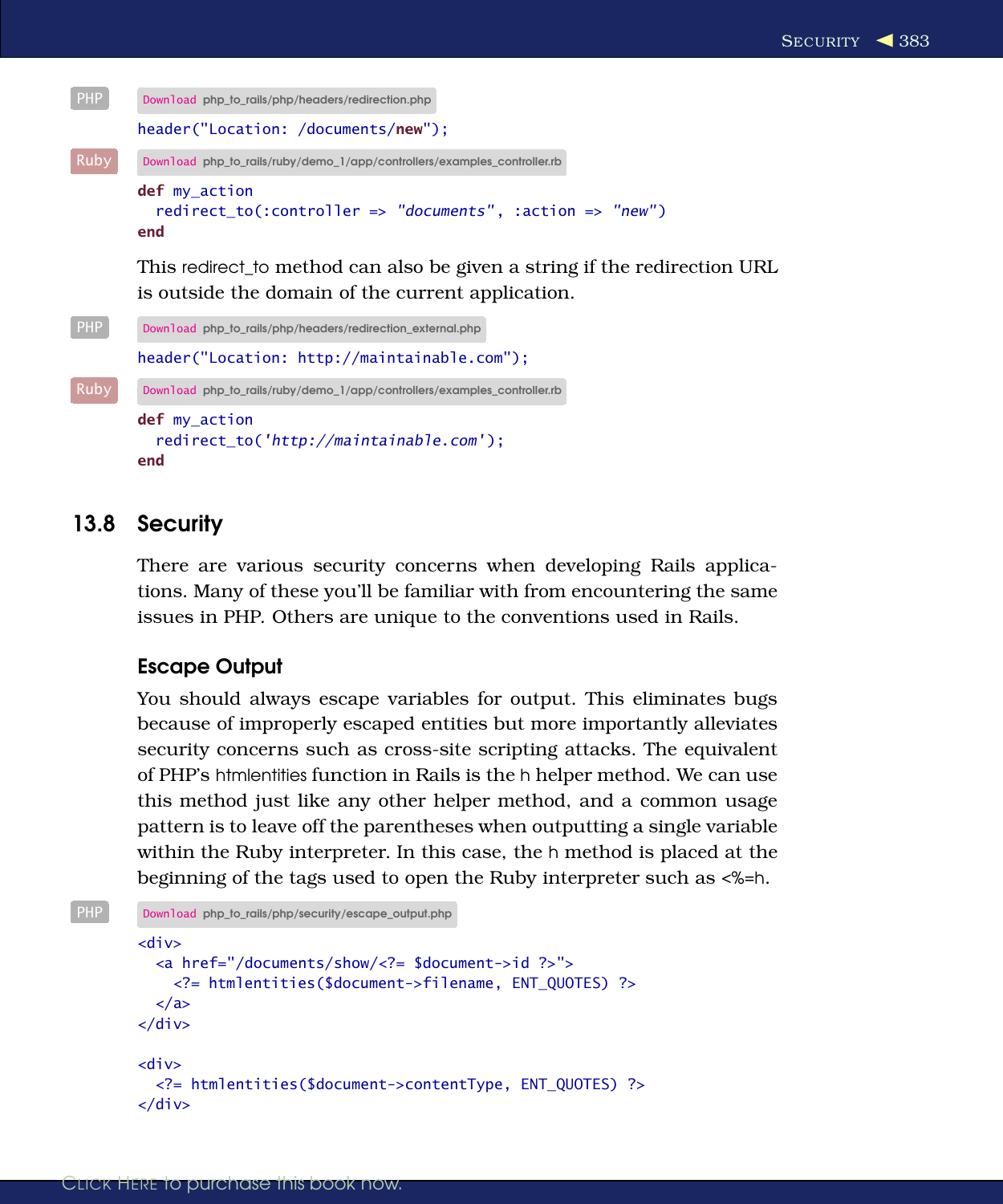```
Ruby Download php_to_rails/ruby/demo_1/app/views/examples/escape_output.html.erb
       <div>
         <%= link_to h(@document.filename), :controller => "documents",
                                               :action => "show",
                                               :id => @document.id %>
       </div>
```
<div><%=h @document.content\_type %></div>

### Filter Input

To avoid SQL Injection attacks in PHP, we always use a function such as mysql real escape string to escape quotes and other potentially dangerous characters within a SQL statement. Rails accomplishes the same thing using replacement variables.

Any SQL fragment in our find statements can be stated as an array instead of a string. The first element is a SQL string with question marks as value placeholders. The rest of the array elements are values to be substituted into the string.

```
php_to_rails/php/security/replacement_variables.php
        mysql_connect('localhost', 'root', '');
        $id = i\texttt{sset}(\$_POST['id']) \quad ? \$_POST['id'] \quad : null;$name = isset($ POST['name']) ? $ POST['name'] : null;
        $type = isset($_POST['type']) ? $_POST['type'] : null;
        \text{Squery} = \text{sprintf("SELECT} * \text{ FROM documents WHERE} id = '%s' \text{ LIMIT 1",}mysql_real_escape_string($id));
        square = sprintf("SELECT *FROM documents
                             WHERE filename LIKE '%s'
                                AND content_type = \frac{1}{6}s'",
                           mysql_real_escape_string("%$name%"),
                           mysql_real_escape_string($type));
Ruby Download php_to_rails/ruby/demo_1/app/controllers/examples_controller.rb
          def my_action
             id, name, type = params[:id], params[:name], params[:type]
             # condition fragment
            doc = Document.find(:first,
                                   :conditions \Rightarrow ["id = ?", id])
```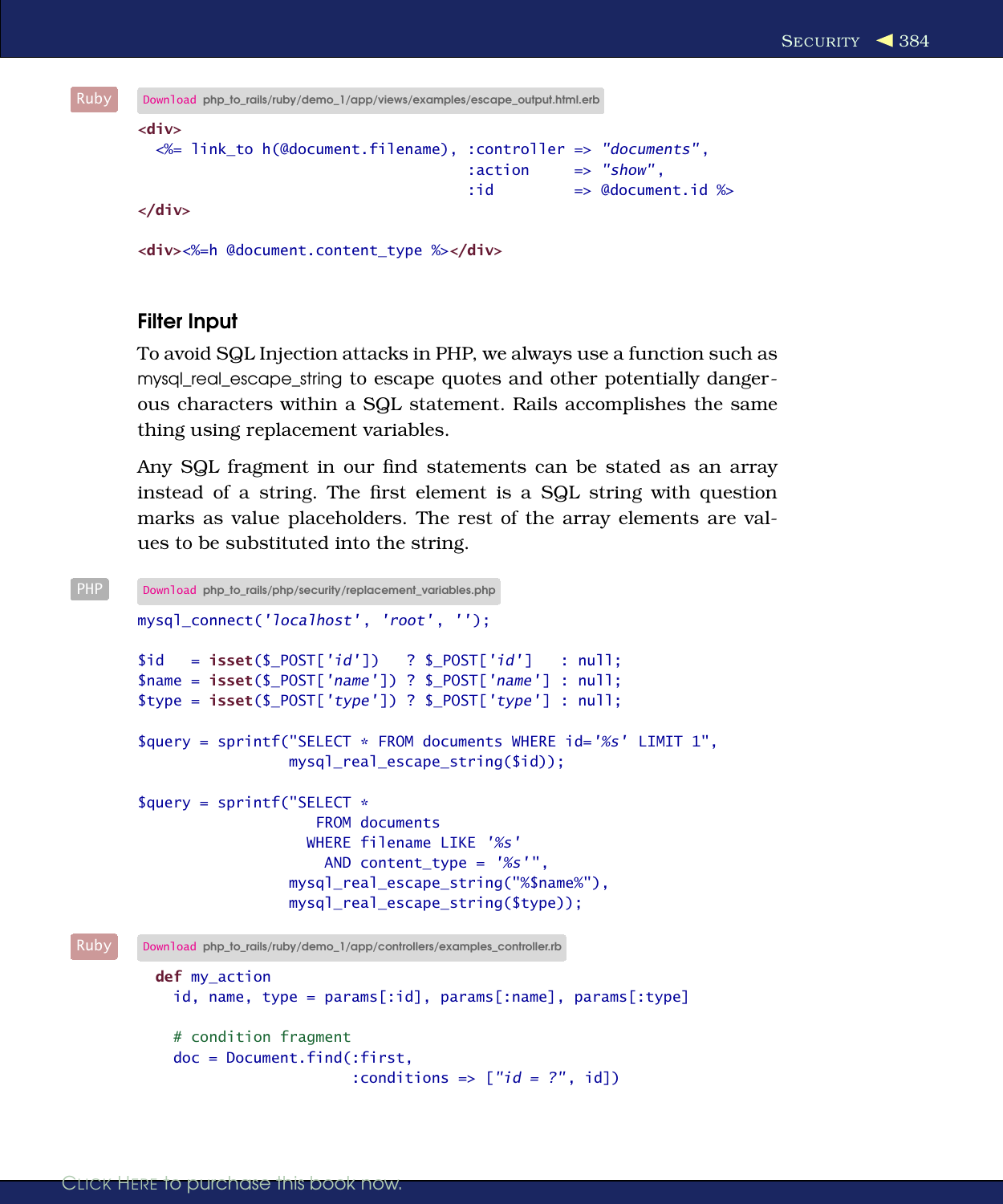```
# sql query
  docs = Document.find_by_sql(["SELECT *
                                  FROM documents
                                 WHERE filename LIKE ?
                                   AND content_type = ?",
                                "%#{name}%", type])
end
def my_action
 begin
    @document = Document.find(params[:id])rescue ActiveRecord::RecordNotFound
    flash[:notice] = "Invalid document"
    redirect_to :action => :index
  end
end
def my_action
 @document = Document.find_by_id(params[:id])
end
def my_action
  # deliver the message
 NotificationMailer.deliver_confirm(@user)
end
def my_action
  # create, and deliver later
  email = NotificationMailer.create_confirm(@user)
 NotificationMailer.deliver(email)
end
def my_action
  render
end
protected
 def my protected
    # this cannot be executed as an action
  end
```
### end

## Protect Attributes from Bulk Assignment

A common pattern used in Rails during form submission is to group together data for a particular object so that we can perform a bulk assignment in our controller. For example, we might have a Comment model such as the code on the next page.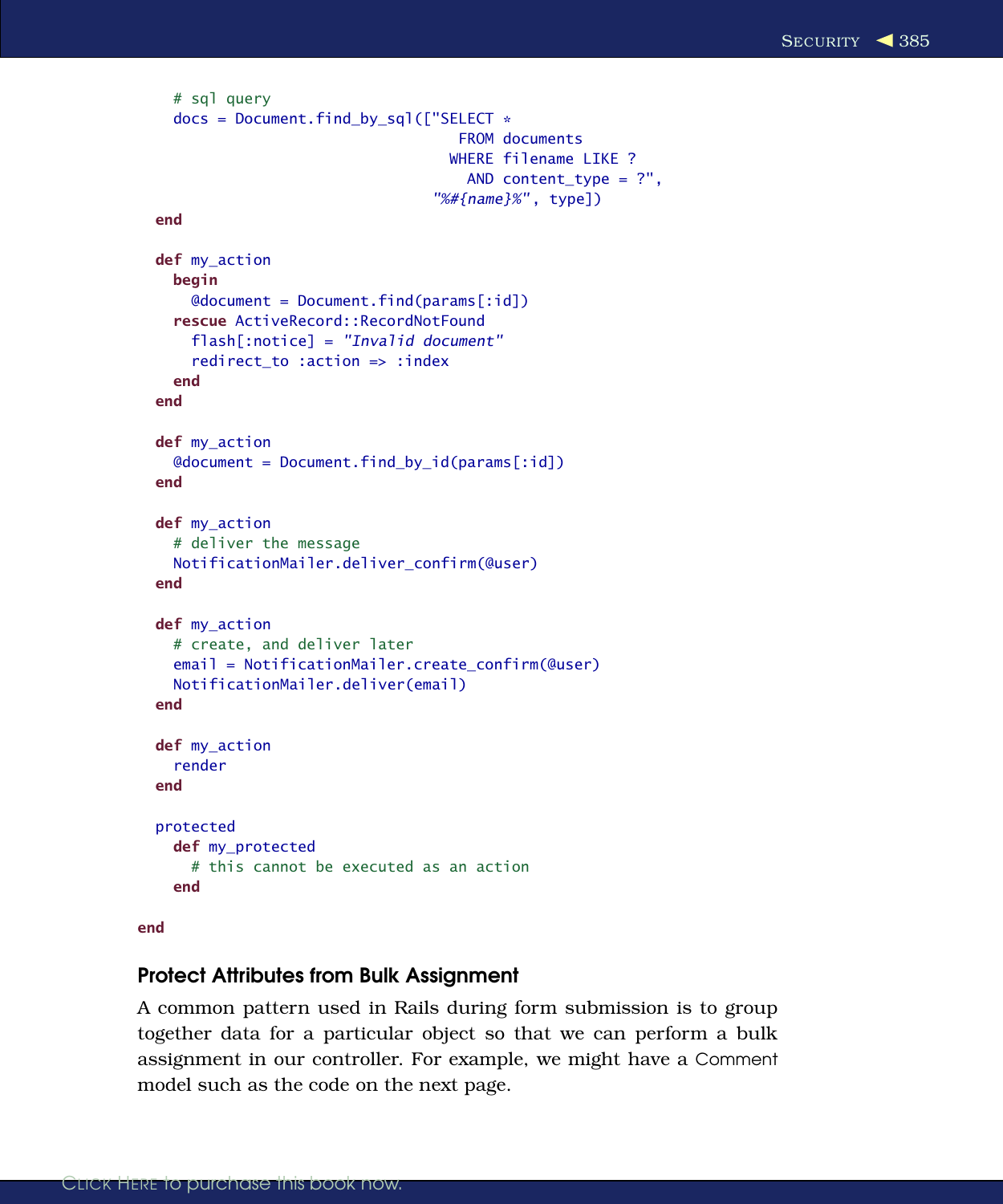```
Ruby Download php_to_rails/ruby/demo_1/db/migrate/004_create_comments.rb
       class CreateComments < ActiveRecord::Migration
         def self.up
           create_table :comments do |t|
             t.string :email
             t.text :content
             t.boolean :verified
             t.timestamps
           end
         end
         def self.down
           drop_table :comments
         end
       end
```
Then the interface for a public form to create a comment might include only the email and content attributes, while displaying only the verified attribute for site administrators.

```
Ruby Download php_to_rails/ruby/demo_1/app/views/comments/new.html.erb
       <form method="post" action="/comments/create">
         <input type="text" name="comment[email]" />
         <input type="text" name="comment[content]" />
         <% if @user.admin? %>
         <input type="text" name="comment[verified]" value="1" />
         <% end %>
       </form>
```
When the data for this is submitted, it will combine the data into a single hash that we can assign in the controller when creating our object.

```
Ruby Download php_to_rails/ruby/demo_1/app/controllers/comments_controller.rb
       def create
         @comment = Comment.new(params[:comment])
          if @comment.save
            flash[:notice] = 'Created successfully.'
            redirect to :action => "index"
         else
            render :action => "new"
         end
       end
```
The problem is that the verified attribute isn't actually secured for the model and is merely hidden from the view. There is nothing stopping a user from submitting this attribute through some other means such as curl, in which it would mark the comment as verified regardless of whether the user is an administrator.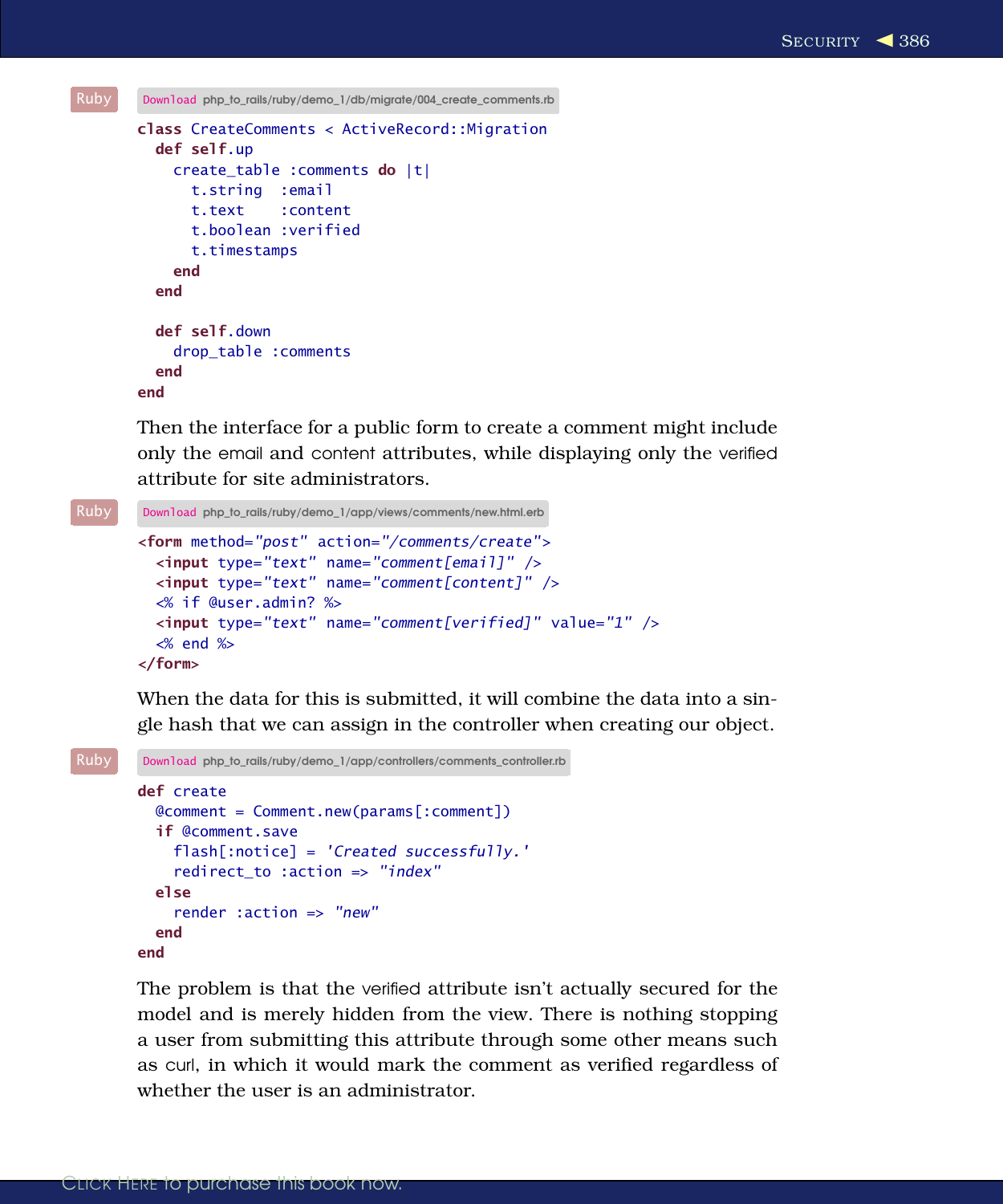```
Download php_to_rails/ruby/attr_protected.sh
curl -d "comment[verified]=1" http://localhost:3000/comments/create
```
The solution for this is to mark this attribute as protected from bulk assignment using the attr\_protected method in our model.

```
Ruby Download php_to_rails/ruby/demo_1/app/models/comment.rb
       class Comment < ActiveRecord::Base
         attr protected :verified
       end
```
We can also use a white-list approach, instead using attr\_accessible to define the only attributes that are allowed during bulk assignment.

```
Ruby Download php_to_rails/ruby/demo_1/app/models/comment.rb
       class Comment < ActiveRecord::Base
         attr_accessible :email, :content
       end
```
Once we've secured our models this way, we need to remember that we now need to explicitly assign these attributes in our controller when they are applicable.

```
Ruby Download php_to_rails/ruby/demo_1/app/controllers/comments_controller.rb
       @comment = Comment.new(params[:comment])
       @comment.verified = params[:comment][:verified] if @user.admin?
```
## Handle Missing Records

When we use the find method to load a record by primary key, it expects that the ID given is valid. When the ID given cannot be found, an ActiveRecord::RecordNotFound exception is raised. It is important to not trust that IDs given in the application are valid. Many times it is as easy as changing a number in a URL to throw an invalid ID into your action.

There are two ways of handling missing IDs. The first is to put your find within a begin/rescue block. How you deal with an invalid ID depends on the situation. Most of the time it is sufficient to simply redirect back to the index view with a polite message.

```
Ruby Download php_to_rails/ruby/demo_1/app/controllers/examples_controller.rb
       def my action
         begin
           @document = Document.find(params[:id])rescue ActiveRecord::RecordNotFound
            flash[:notice] = "Invalid document"
            redirect to :action => :index
         end
       end
```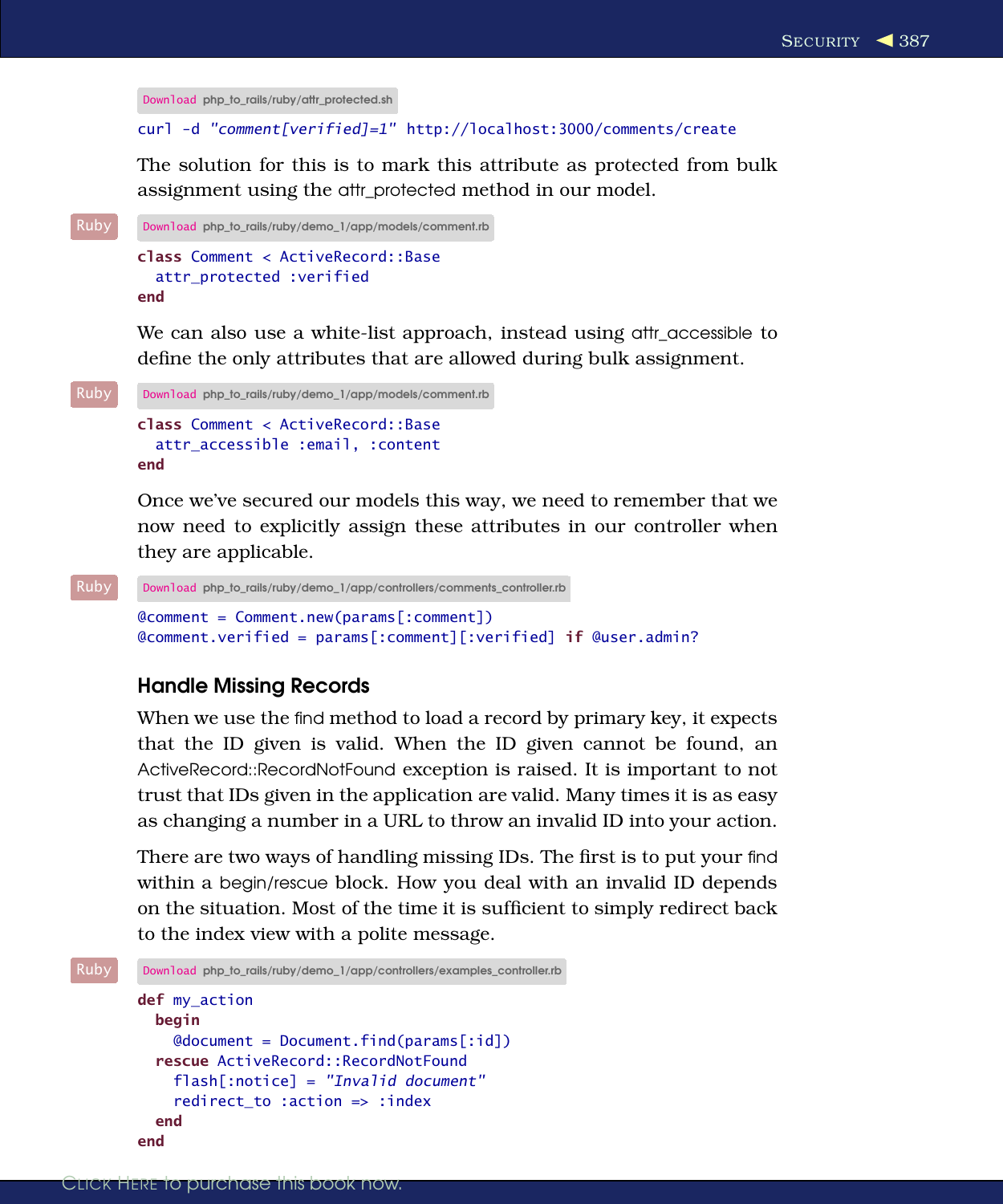If you'd rather the object simply be Nil when the record is not found, you can use find\_by\_id instead of find. This usage is appropriate when you expect that the ID could not exist, and the code can continue to execute properly when the record is Nil.

```
Ruby Download php_to_rails/ruby/demo_1/app/controllers/examples_controller.rb
        def my_action
          @document = Document.find_by_id(params[:id])
        end
```
## Nonaction Controller Methods

All methods in a controller are assumed to be public actions unless stated otherwise. This means methods that were not intended to be accessed can be typed in the URL and cause errors in your application. The simplest way to prevent this is to give a protected visibility to any methods not intended to be actions within the controller.

```
Ruby Download php_to_rails/ruby/demo_1/app/controllers/examples_controller.rb
       def my_action
          render
       end
       protected
          def my_protected
            # this cannot be executed as an action
          end
```
## 13.9 Debugging

The most popular debugging strategy in PHP is done using strategically placed print statements. Although there are certainly more sophisticated debugging solution for PHP, simply printing variables to the screen is usually pretty quick and efficient.

If you've tried to place print statements within your Rails controllers or models, you've probably noticed that they don't have any effect on the output sent to the browser. This is because any output generated in your Rails code has nothing to do with the data that Rails eventually renders to the browser. We do, however, have a few alternate strategies for debugging in Rails.

## Logging Data

We'll usually use the logger in Rails to do simple debugging. Log files are written to the log/ directory in our application and are named based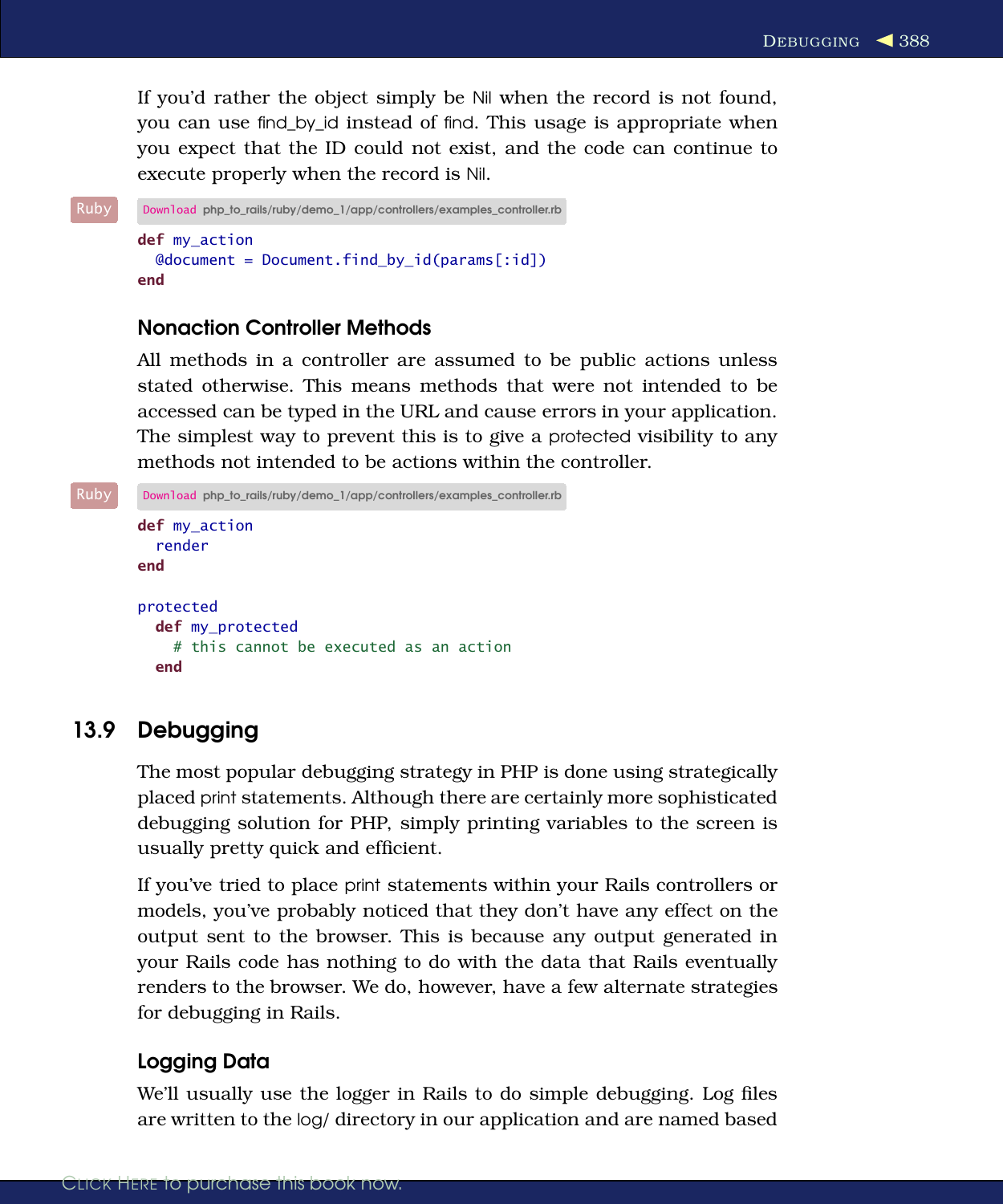on the current environment we are using. We discuss environments in more detail in Section [6.2,](#page--1-0) *Using Rails Environments*, on page [166.](#page--1-0) When you are working in the development environment, a lot of useful information is sent to the log automatically. This includes all the SQL executed and the list of parameters sent with each request. Simply viewing the log might give you enough information without further debugging.

Often you'll need to send further data to the log to inspect the contents of a variable. We can send data to the log using the logger.info method. This will work in models, controllers, and views. When you are logging objects, you'll probably want to use their inspect method to get a more useful output of their contents.

```
Ruby Download php_to_rails/ruby/demo_1/app/controllers/meetings_controller.rb
       def create
          @meeting = Meeting.new(params[:meeting])
          logger.info(@meeting.inspect)
          # ...
       end
```
When we run this code, something similar to the following will be sent to our log.

```
#<Meeting id: nil, meets_on: "2007-11-30", location: "The Library",
  description: "Using OpenID", created_at: nil, updated_at: nil>
```
## Interactive Debugging

Rails also has a sophisticated debugger based on the ruby-debug gem. To use this debugger, first install ruby-debug using gem install:

```
my_app> gem install ruby-debug
Building native extensions. This could take a while...
Successfully installed ruby-debug-base-0.9.3
Successfully installed ruby-debug-0.9.3
2 gems installed
...
```
Once we've installed this required gem, we need to restart the server for our application using the - -debugger option:

```
my_app> ruby script/server --debugger
=> Booting Mongrel (use 'script/server webrick' to force WEBrick)
\Rightarrow Rails application starting on http://0.0.0.0:3000
=> Debugger enabled
...
```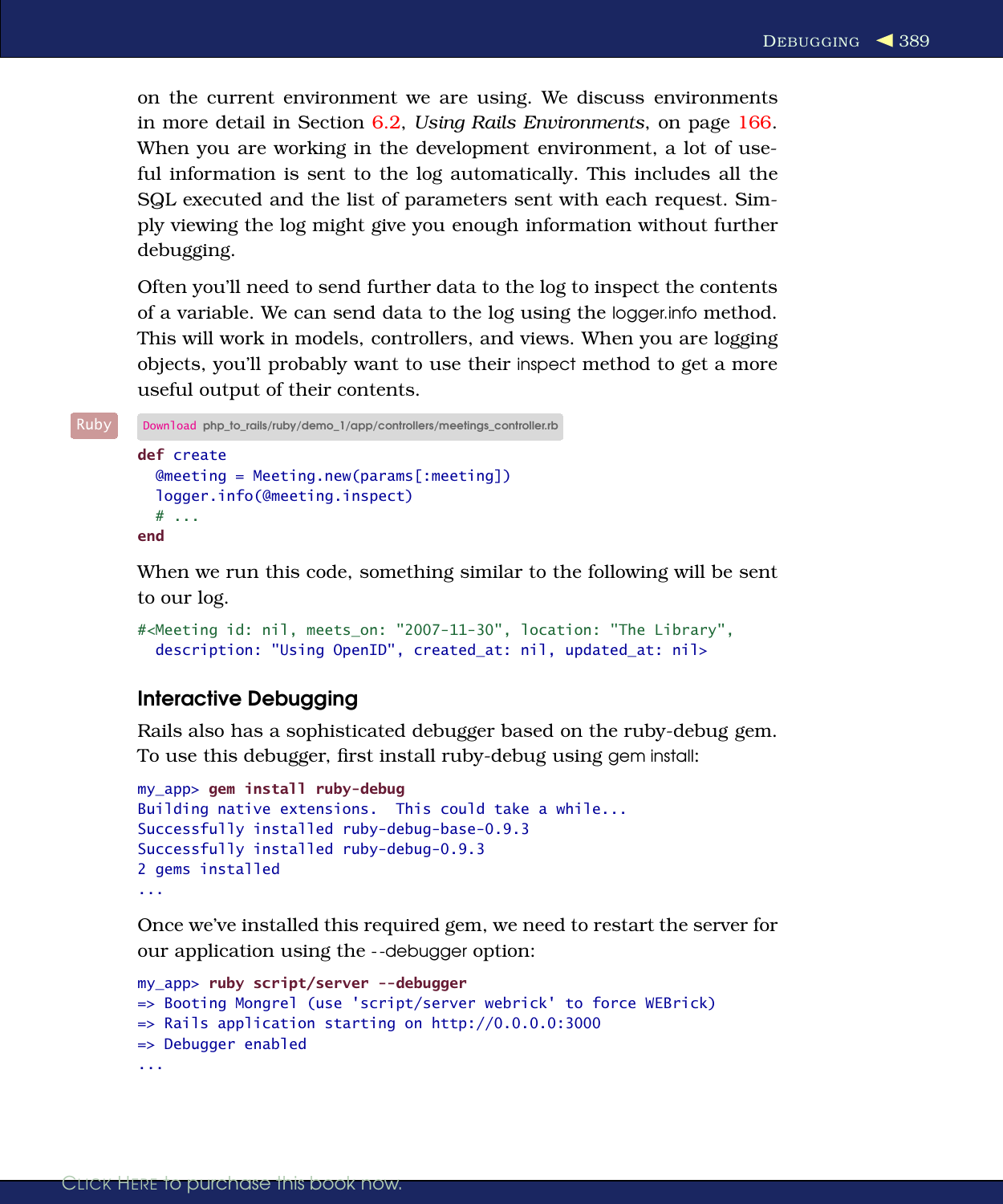Now in our application, we can initialize the debugger by placing debugger somewhere in our application.

```
Ruby Download php_to_rails/ruby/demo_1/app/models/meeting.rb
       # formatted name based on date
       def name
         debugger
         meets_on.to_s(:long)
       end
```
When the application reaches this point, it will invoke the interactive debugger.

```
/user_group/app/models/meeting.rb:23 meets_on.to_s(:long)
(rdb:5)
```
From here we can walk through the call stack and inspect our environment using various commands. To see a list of available commands, type help.

```
(rdb:5) help
ruby-debug help v0.9.3
Type 'help "command-name"' for help on a specific command
Available commands:
backtrace break catch cont delete display down eval exit finish frame
help irb list method next p pp quit reload restart save script set
```
step thread tmate trace undisplay up var where

Follow the guidelines here for using the help command to get additional information on the various commands. More detailed usage instructions can also be found on the Ruby-Debug website.<sup>2</sup>

## 13.10 Accessing the Database

We are quite familiar with writing SQL in PHP. While you are learning Rails, you may wonder how to query the database directly without using ActiveRecord objects. The short answer is that it's possible but not a good idea. ActiveRecord uses callbacks hooks and validations to ensure that the data entering the database adheres to the rules assigned in our model classes. Accessing and querying the database directly will circumvent all the logic we've added to the model layer of our application.

<sup>2.</sup> <http://www.datanoise.com/ruby-debug/>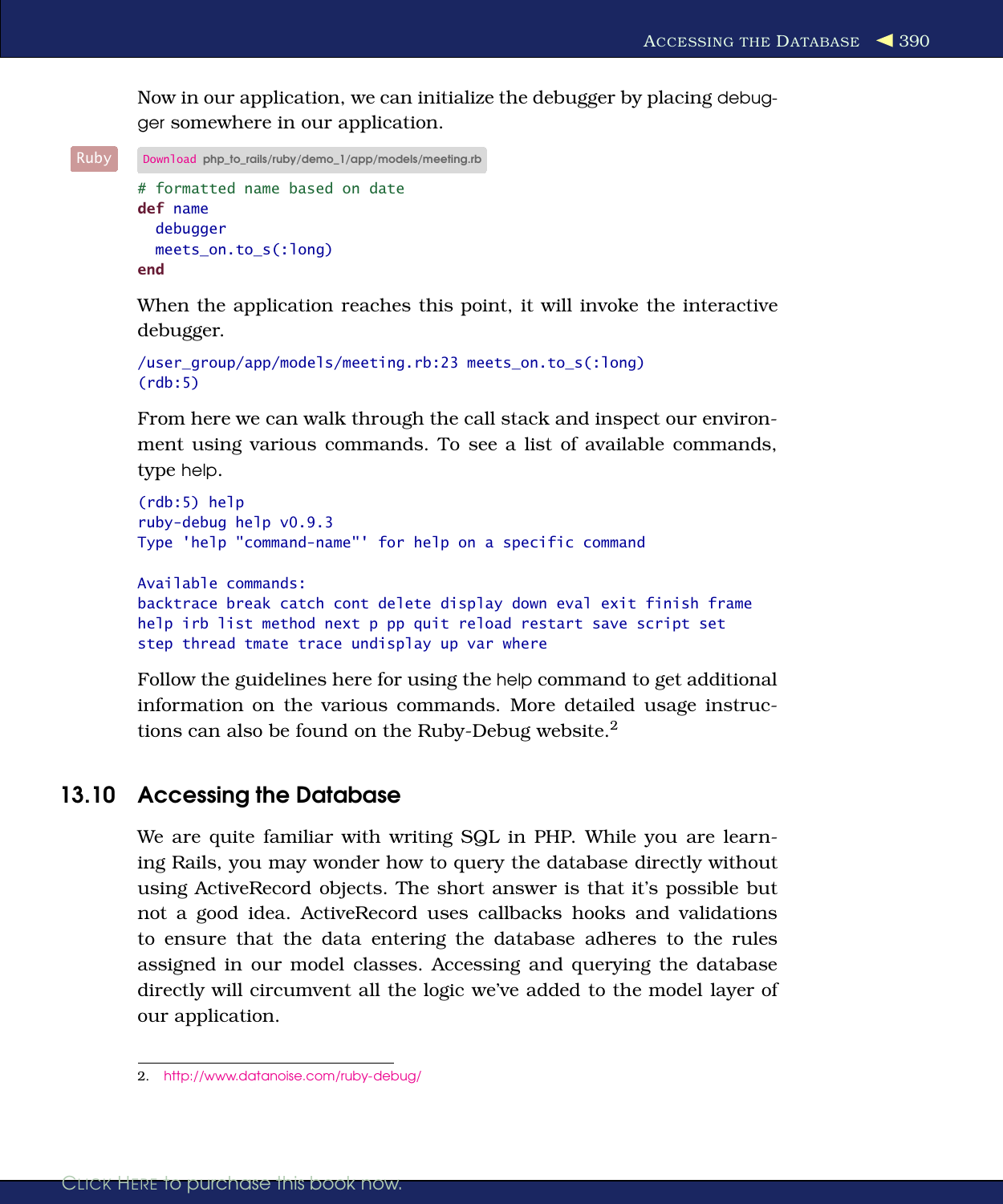With this in mind, there are sometimes performance reasons to bypass validations and callbacks. To perform mass updates, we can use the update\_all method. The first argument is a SQL fragment with the updates to apply, and the second argument is the conditions.

```
def update_admin_for_nyc
  self.update all("admin = 1", "location = 'NYC'")
end
```
We can perform a similar operation for mass deletions using the delete\_ all method. This method takes a single argument with the conditions on which to delete records.

```
def delete from tulsa
  self.delete_all("location = 'Tulsa'")
end
```
Most SELECT-based query operations can (and should) be done using the versatile find method. This method supports options such as :select, :from, :group, :limit, :offset, and :conditions.

```
def find archives
  self.find(:all.:select => "id, name",
                  :from => "user_archives",
                  : conditions \Rightarrow "admin = 1",
                  :\limit \Rightarrow 10.
                  : offset = > 10)
```
#### end

If the find method is not capable of performing the query you need, you can drop down to using the find\_by\_sql method to query. This method works just like find(:all) but uses a complete SQL string.

```
def find including archives
  sql = "SELECT * FROM users UNION SELECT * FROM user_archives"
 self.find by sql(sql)
end
```
If you absolutely need to drop down to execute straight SQL, you can do this within your models using the connection.execute method.

```
def swap_to_archive
  connection.execute("INSERT INTO user_archives SELECT * from users")
end
```
Remember that using execute is usually a last resort. Do some research first to find whether there is a better way to accomplish what you are trying to do.